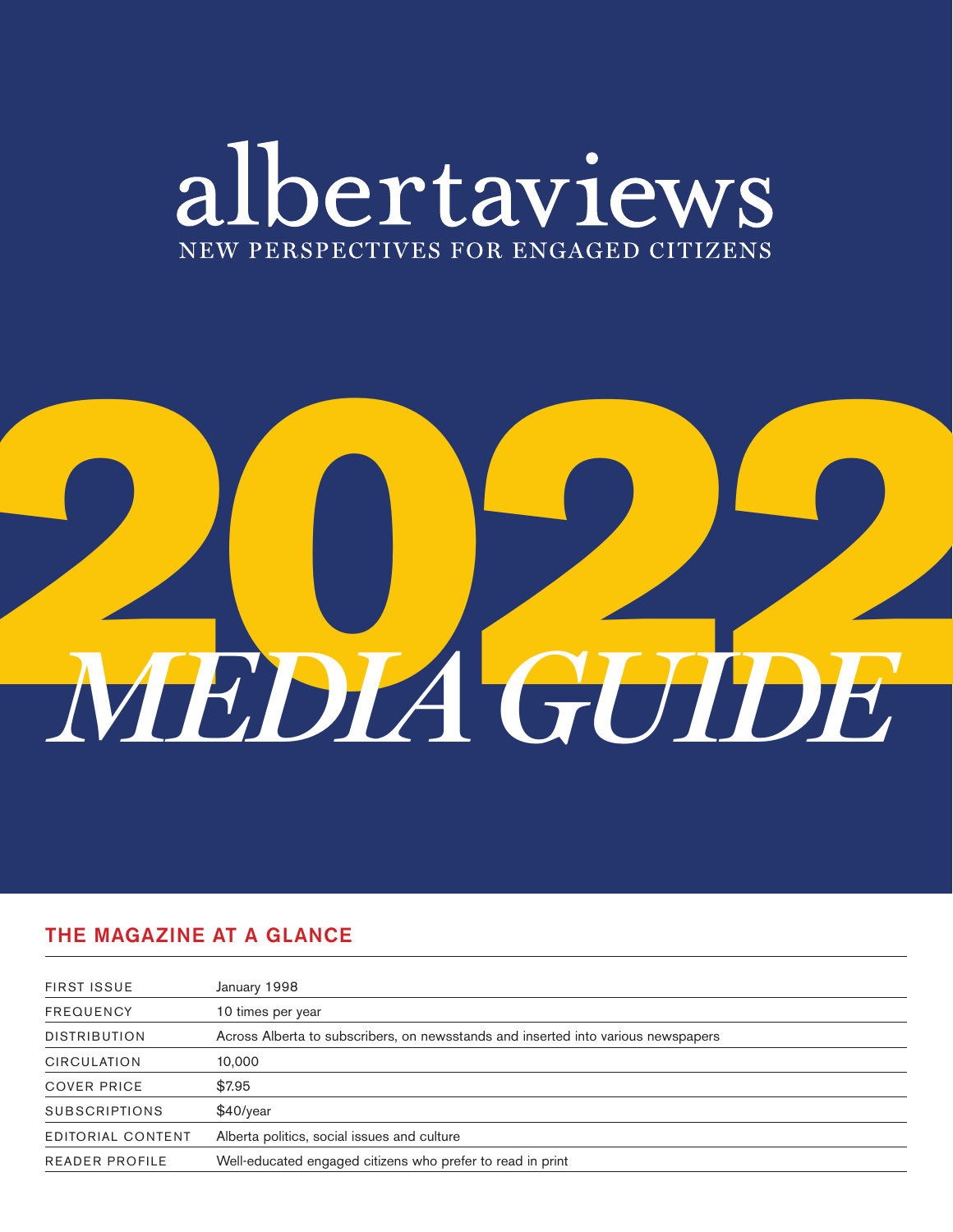# READER PROFILE

*Alberta Views*' strength is in our readers. We conduct a biennial reader survey so that we know exactly who our readers are and what they are interested in. \*

## DEMOGRAPHICS

- 53% men
- 47% women
- 78% age 55+
- 63% retired
- 80% are post-secondary degree holders
- 45% have a Masters or Ph.D.
- 47% have annual HHI of \$100,000+

#### Major purchases

#### 91% own their home

- 68% would considering switching to renewable energy
- 31% would consider moving to a condo
- 24% would consider buying a new car in the next 2 years

#### Patrons of the arts

- Attend 9 cultural events per year on average
- 40% visited a museum, gallery or exhibition as a result of something we published
- 44% attend theatre performances
- 37% attended a cultural performance (theatre, dance, music) based on information they saw in *Alberta Views*

#### Avid readers

- Purchase 16 books annually on average
- 49% bought a book as a result of something we published
- 68% visited a website based on something they saw in *Alberta Views*
- 85% list reading as a leisure pursuit

#### Frequent travellers

Average 8 trips in Alberta and 3 within Canada annually

#### Connected to the magazine

88% discuss what they read with others 48% have read *Alberta Views* for 6+ years 35% spend 3 to 5 hours reading each issue

#### Environmentally conscious

- 36% made a purchase based on *Alberta Views* content
- 60% say a company's environmental responsibility influences their purchasing

#### Loyal to Alberta

- 69% say they are more likely to buy a product if it's made locally
- 84% have lived in Alberta for 20+ years

#### Active lifestyles

- 59% hike
- 40% do volunteer work
- 51% like to garden
- 46% enjoy dining out
- 34% like going to the movies
- 52% exercise and/or participate in sports
- 23% are into arts and crafts

#### **CIRCULATION**

| <b>PRINT RUN</b>                    | 10,000 |
|-------------------------------------|--------|
| <b>DISTRIBUTION</b>                 |        |
| Paid subscriptions                  | 6,000  |
| Newsstands                          | 2,000  |
| Controlled                          |        |
| (Globe & Mail, National Post and    |        |
| other Alberta newspaper insertions) | 2,000  |

Geographic distribution is approximately one-third Edmonton, one-third Calgary and one-third the rest of Alberta. 7% of our subscribers live outside the province.

*\* Survey conducted April 2020. 2,386 surveys emailed, 469 responses for a 19.7% response rate*





"*Alberta Views* is a voice of independence in a generic world. It deals with issues that unite us and divide us." geo takash, documentary filmmaker

"It is a singular and consistent representative of who we are as Albertans. It shows we have a heart and soul." **JEREMY STURGESS, architect** 

"Through the magazine we recognize what we share and what we have in common." raj pannu,

retired University professor and former MLA

"I find those who have critical views of conservatives can provide a great deal of perspective about what will pass muster with Albertans."

**DANIELLE SMITH,**<br>former politician and current media personality

"The writing is fantastic; it's vivid, it's thoughtful. naheed nenshi, former mayor of Calgary

"*Alberta Views* is asking the right questions about really tough issues. **ARITHA VAN HERK, writer** 

"It keeps me sane." **CLEM MARTINI, playwright**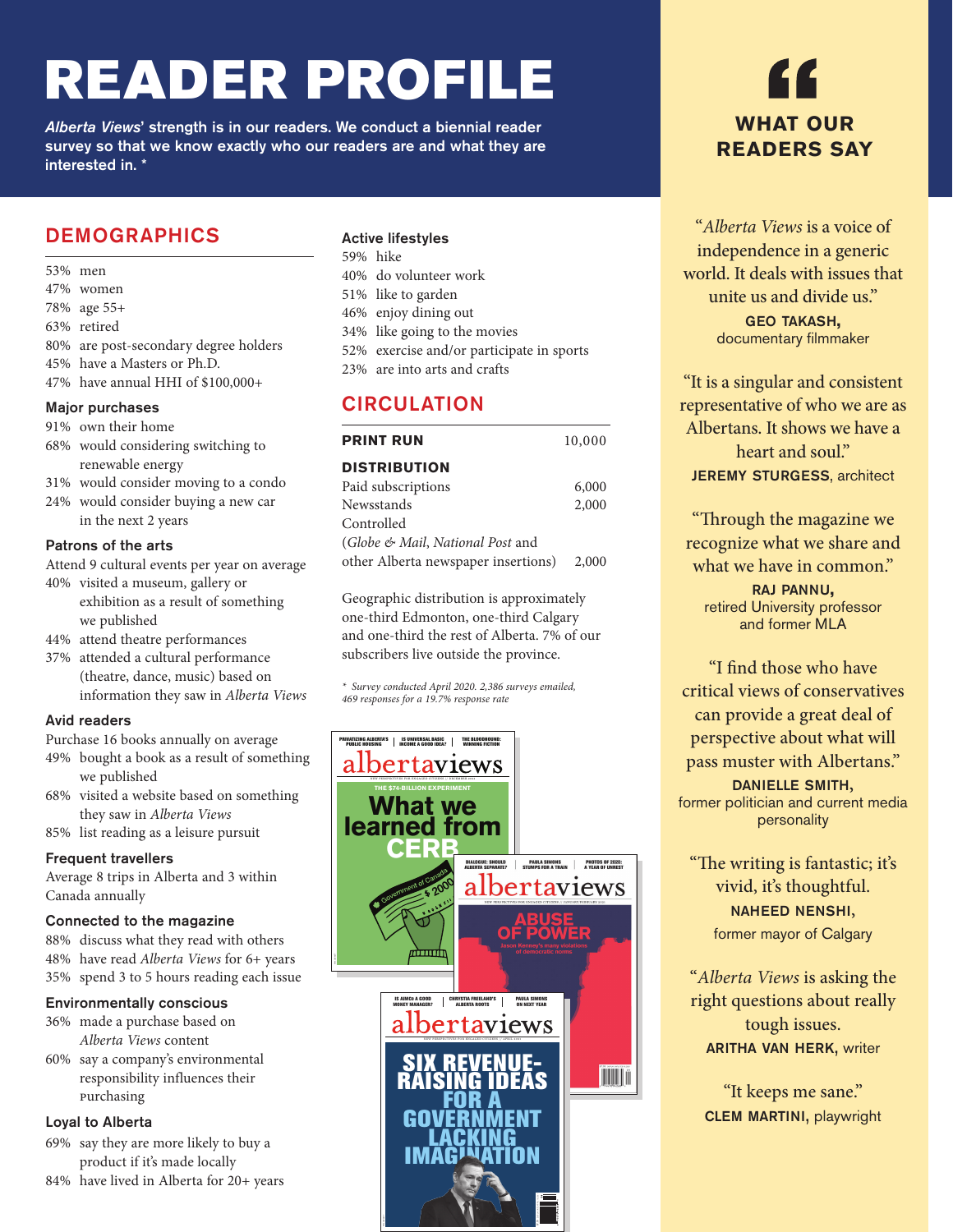# EDITORIAL CONTENT

*Alberta Views* has a history of journalistic excellence spanning almost a quarter century, including winning Canadian Magazine of the Year in 2009 (National Magazine Awards).

# IN EVERY ISSUE

- **Feature articles** on politics, social issues and culture
- **Dialogue** between two experts who disagree on an issue
- **Meet the Minister**: a profile of a provincial cabinet minister in a key portfolio
- **Eye on Alberta**: a variety of news items and viewpoints from around the province
- **Arts Scene**: local theatre, music, dance, visual arts and literary events
- **Constituency Close-up**: focus on a provincial riding
- **Book Reviews**: new books from Alberta authors and publishers
- **Columnists**: Senator Paula Simons, humorist Fred Stenson, conservationist Kevin Van Tighem and political observer Graham Thomson
- **Citizen Action:** first person accounts of what citizens have done to make change

# JOURNALISTIC INTEGRITY

Our editors have their fingers on the pulse of Alberta and source some of the province's most respected writers to deliver an informative, engaging and thought-provoking magazine. Contributors include Chris Turner, Katherine Govier, Clem Martini, Curtis Gillespie, Aritha van Herk, Myrna Kostash, Rudy Wiebe, Susan Wright, Trina Moyles, Max Fawcett, Ted Morton, Ricardo Acuna, Jeff Gailus, David Climenhaga, Sharon J. Riley, Tim Bowling...



| <b>ISSUE</b>        | <b>THEME</b>                | <b>DIALOGUE TOPIC</b>     | <b>BOOKING</b><br><b>DEADLINE</b> | <b>ARTWORK</b><br><b>DEADLINE</b> | <b>ON NEWSSTAND</b><br><b>DATE</b> |  |
|---------------------|-----------------------------|---------------------------|-----------------------------------|-----------------------------------|------------------------------------|--|
| JAN/FEB             | <b>Education</b>            | Student debt              | Nov 8, '21                        | Nov 10, '21                       | Dec 13, '21                        |  |
| <b>MAR</b>          | <b>Innovation</b>           | Inheritance tax           | Jan 10                            | Jan 13                            | Feb 14                             |  |
| <b>APR</b>          | <b>Children's Services</b>  | \$10-a-day childcare      | Feb 7                             | Feb 10                            | Mar 14                             |  |
| <b>MAY</b>          | <b>Infrastructure</b>       | Toll roads                | Mar 7                             | Mar 10                            | Apr 18                             |  |
| JUN                 | <b>Healthcare</b>           | Independent public health | Apr 11                            | Apr 14                            | May 16                             |  |
| <b>JUL/AUG</b>      | <b>Environment</b>          | Pine beetle eradication   | May 9                             | May 12                            | Jun 13                             |  |
| <b>SEP</b>          | <b>Energy</b>               | Nuclear energy            | Jul 11                            | Jul 14                            | Aug 15                             |  |
| <b>OCT</b>          | <b>Indigenous Relations</b> | Renaming institutions     | Aug 8                             | Aug 11                            | Sep 19                             |  |
| <b>NOV</b>          | <b>Culture</b>              | Arts funding              | Sep 12                            | Sep 15                            | Oct 17                             |  |
| <b>DEC</b>          | <b>Democracy</b>            | Free speech               | Oct 10                            | Oct 13                            | Nov 14                             |  |
| <b>JAN/FEB 2023</b> | <b>25th Anniversary</b>     | Future of print           | Nov 14                            | Nov 17                            | Dec 12                             |  |

## EDITORIAL CALENDAR